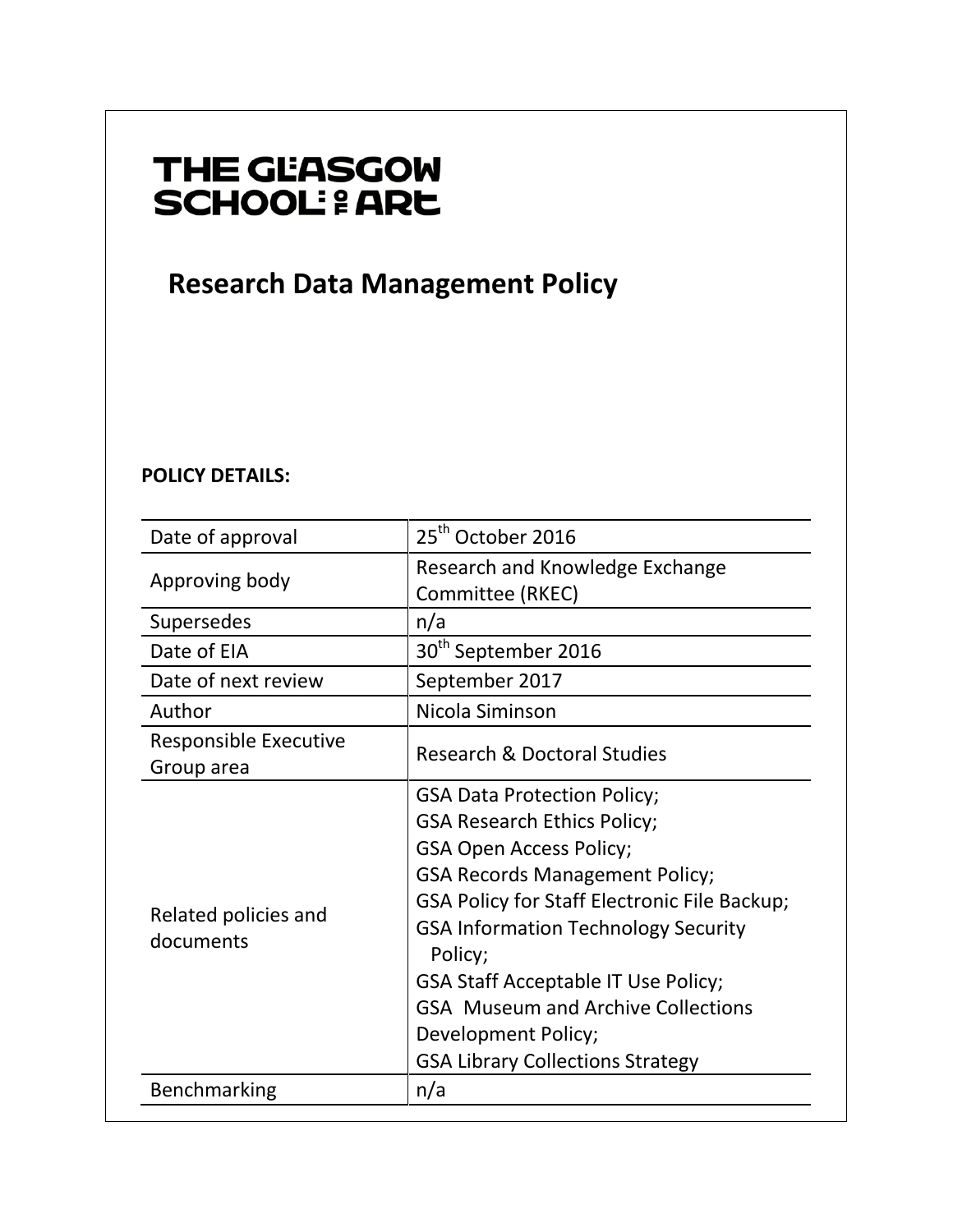#### 1. [Introduction](#page-2-0)

# 2. [Principles](#page-2-1)

- 2.1 [General](#page-2-2)
- 2.2 [Communication and dissemination](#page-2-3)
- 2.3 [Research data management plans](#page-3-0)
- 2.4 [Data retention](#page-3-1)
- 2.5 [Deposit](#page-3-2)

# 3. [Roles and responsibilities](#page-3-3)

- 3.1 Th[e Glasgow School of Art](#page-3-4)
- 3.2 [Individual researchers](#page-4-0)
- 4. **[Status of this policy](#page-4-1)**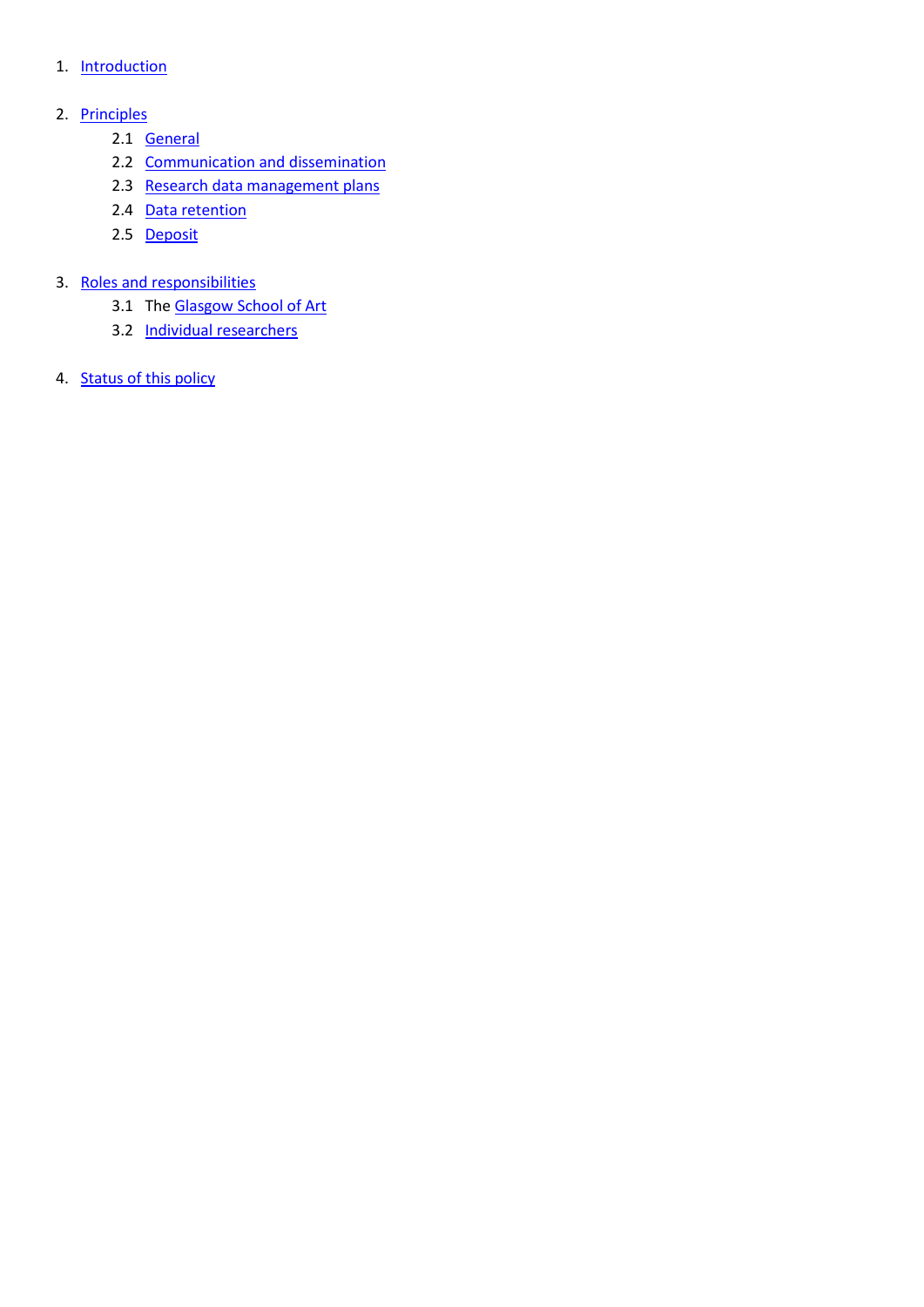#### <span id="page-2-0"></span>**1. Introduction**

This policy outlines the approach of Glasgow School of Art (GSA) in relation to research data management and curation.

Within the context of this policy, research data should be interpreted as any material (whether digital or analogue) that underpins the production of research outputs.

Research data means data in the form of facts, observations, images, computer programme results, recordings, measurements or experiences on which a research output is based. Data may be numerical, descriptive, visual or tactile. It may be raw, cleaned or processed, and may be held in any format or media. Research at the GSA encompasses a range of disciplines, including architectural studies, computer science, fine art, design methodologies and many others. Research data mirrors the diversity of disciplines, processes and outputs, taking many forms including logbooks, computer modelling algorithms, journals, workbooks, sample libraries, sketchbooks, sets of images, video recordings, trials, prototypes, botanical dye recipes, found objects, software, and correspondence. Provenance information about the data might also be included: the how, when, where it was collected and with what (for example, instrument). This metadata facilitates later interpretation and re-use of data.

Modern research and publishing environments provide increased opportunities to make research data openly available in order to:

- validate research outputs
- increase and measure impact
- facilitate knowledge exchange
- communicate research to wider society.

The Glasgow School of Art recognises that its research data is a key asset that can be managed to maximise benefits to the individual researcher, wider society, our funders and stakeholders, and the School.

# <span id="page-2-1"></span>**2. Principles**

#### <span id="page-2-2"></span>**2.1 General**

**2.1.1** Research produced by the School's researchers, staff and students should strive to achieve the highest standards of integrity and quality.

**2.1.2** Research data will be managed in line with wider School policies, guidelines and standards, and the requirements of external funders.

# <span id="page-2-3"></span>**2.2 Communication and dissemination**

**2.2.1** The Research Information Coordinator, the Research and Knowledge Exchange Committee (RKEC) and the Schools' RKEC Subcommittees are charged with communicating this policy to their researchers, along with the importance of good data management in general.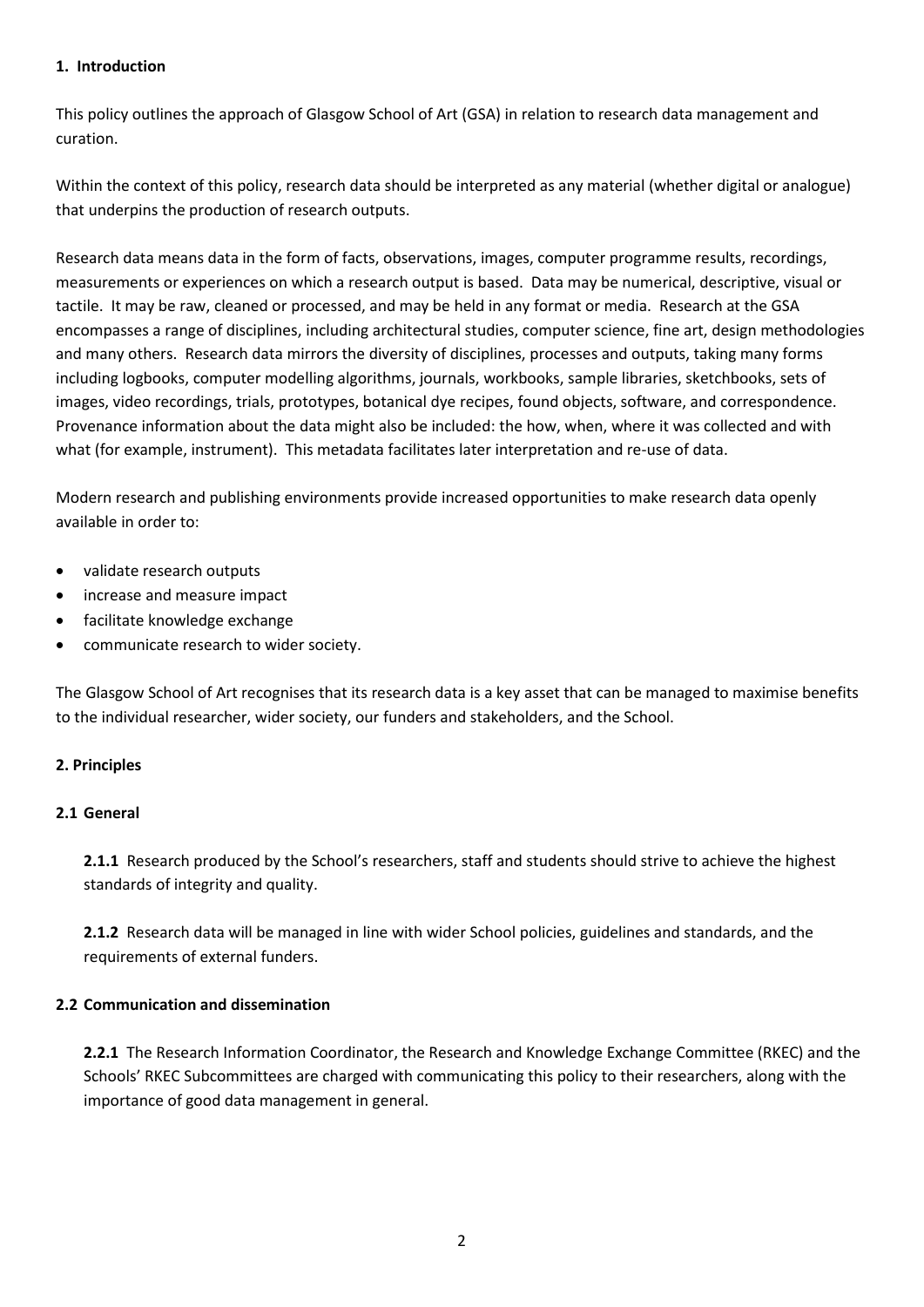#### <span id="page-3-0"></span>**2.3 Research data management plans**

**2.3.1** Research proposals should include research data management plans where appropriate. These plans will generally consider data capture, management and curation, storage, handling, retention, dissemination, and publication.

**2.3.2** Lead researchers are responsible for ensuring that research data management requirements are observed at all stages of a research project.

**2.3.3** The Research Information Coordinator will provide guidance and support to help researchers negotiate the deposit, storage, retention and dissemination of research data.

# <span id="page-3-1"></span>**2.4 Data retention**

**2.4.1** Data should be retained intact in an appropriate secure format, normally for a period of 10 years from the date of publication, depending on funder requirements.

**2.4.2** Where retention is not required, data must be disposed of securely, in line with Data Protection requirements<sup>[1](#page-3-5)[2](#page-3-6)</sup>.

#### <span id="page-3-2"></span>**2.5 Deposit**

**2.5.1** Research data should be deposited and retained in an appropriate institutional form, or national or international repository. Information about data which is retained outside of the RADAR institutional repository  $3$  or the GSA Archives and Collections  $4$  should be registered with the School.

**2.5.2** The Glasgow School of Art will provide mechanisms and services for storage, backup, registration, deposit and retention of research data assets appropriate to the formats and media.

# <span id="page-3-3"></span>**3. Roles and responsibilities**

Research data management bestows a number of obligations on both individual researchers and the School.

# <span id="page-3-4"></span>**3.1 The Glasgow School of Art**

The Glasgow School of Art is committed to supporting its researchers by providing an environment that recognises and supports research excellence. The School aims to provide the highest quality support at all stages of the research process.

The Research Developer and Senior Research Manager can provide advice and guidance on research bids, funding streams, and methodologies. The Research Information Coordinator can provide guidance and support in the management and curation of research data, including access, maintenance, preservation and sustainability. The Research Information Coordinator can also provide guidance and advice on how researchers can meet their data

<span id="page-3-6"></span>

<span id="page-3-5"></span><sup>&</sup>lt;sup>1</sup> GSA Data Protection Policy:  $\frac{http://www.gsa.ac.uk/about-gsa/key-information/it-policies/}{$ <br><sup>2</sup> The Digital Curation Centre provides a helpful checklist that includes the protection of personal data: <http://www.dcc.ac.uk/resources/how-guides/rdm-law#C2><br>3 <http://radar.gsa.ac.uk/>

<span id="page-3-7"></span>

<span id="page-3-8"></span><sup>4</sup> <http://www.gsaarchives.net/>